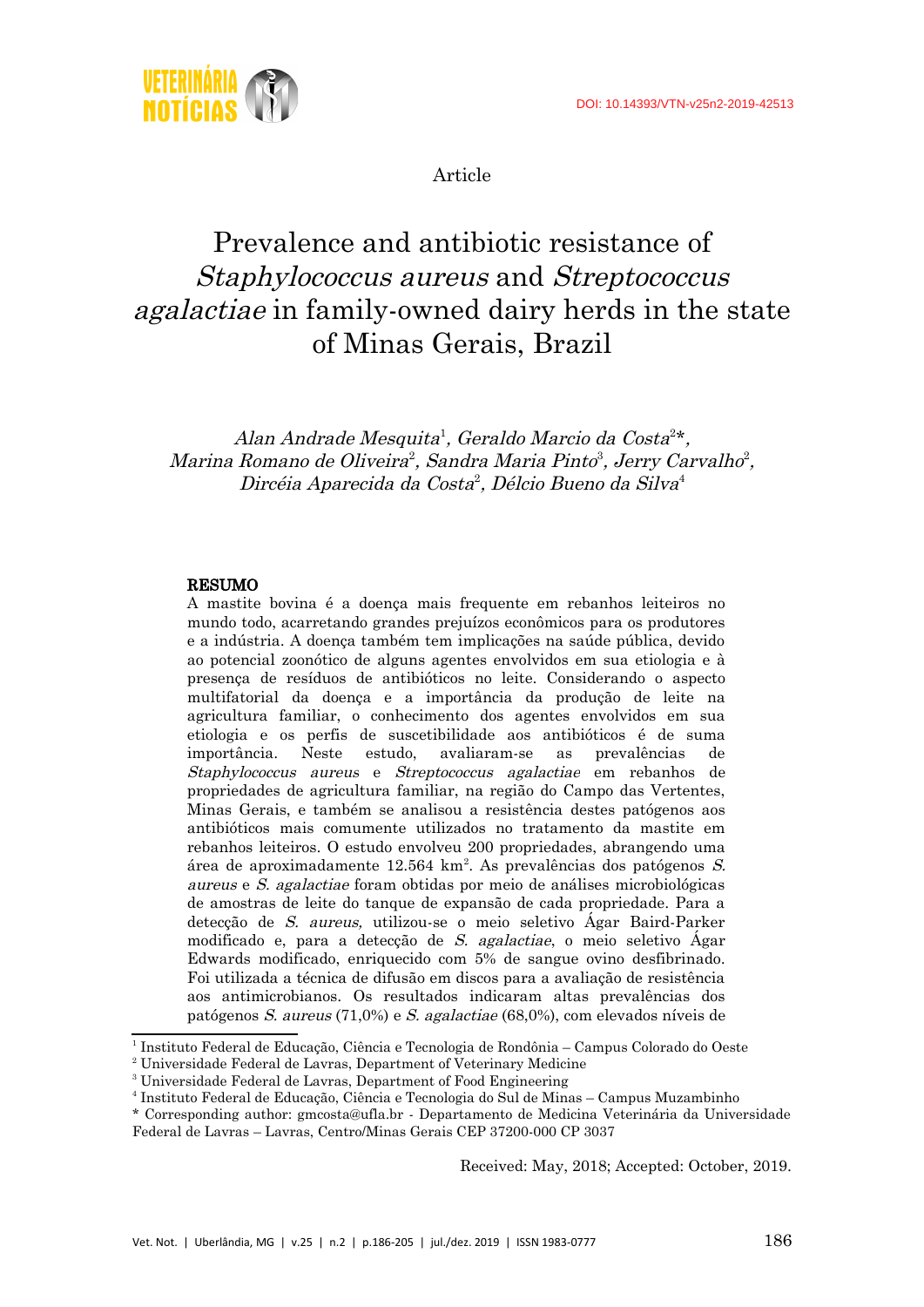resistência frente à polimixina B, penicilina G e ampicilina. O fenômeno da multirresistência foi observado a níveis elevados para ambos os patógenos. Os resultados demonstram que há falhas no controle da mastite contagiosa nos rebanhos estudados, apontando para a necessidade de medidas mais efetivas para o controle destes patógenos e do uso mais criterioso dos antibióticos, visando minimizar o problema da resistência ao medicamento. Palavras-chave: Mastite, Qualidade do leite, Contagem de células somáticas, Produção de leite.

## Introduction

The Brazilian food production is intrinsically related to small farms, especially family farming, which represents approximately 84% of all properties and yields US\$ 55.2 billion in revenue annually. The Brazilian family farming segment ranks in the eighth position amongst the largest food producers in the world (MAPA, 2017).

Milk production is one of the main activities developed in family farming, accounting for 52% of the revenue of these properties; it represents an important complement to household income, playing an important role in local economy (GUANZIROLI; CARDIM, 2000; BEZERRA; SCHLINDWEIN, 2017). The State of Minas Gerais is the largest milk producer in Brazil. In 2016, approximately 6.5 billion liters of milk were produced in the state, which represented 26% of the milk purchased by the Brazilian industry that year (IBGE, 2017).

Despite the importance of this activity, the Brazilian milk production segment has large bottleneck. One of the main ones is still the low productivity of animals, with a national average of only 1,381 kg milk/cow/year, while the US produced on average 9,790 kg milk/cow/year in 2012 (USDA, 2012). The low productivity of cows and consequently of Brazilian dairy herds has multifactorial causes. Sanitary aspects plays a leading role, especially because of the endemic occurrence of mastitis. This is the most frequent disease and the greater cause of losses in dairy farms worldwide (KEEFE, 2012).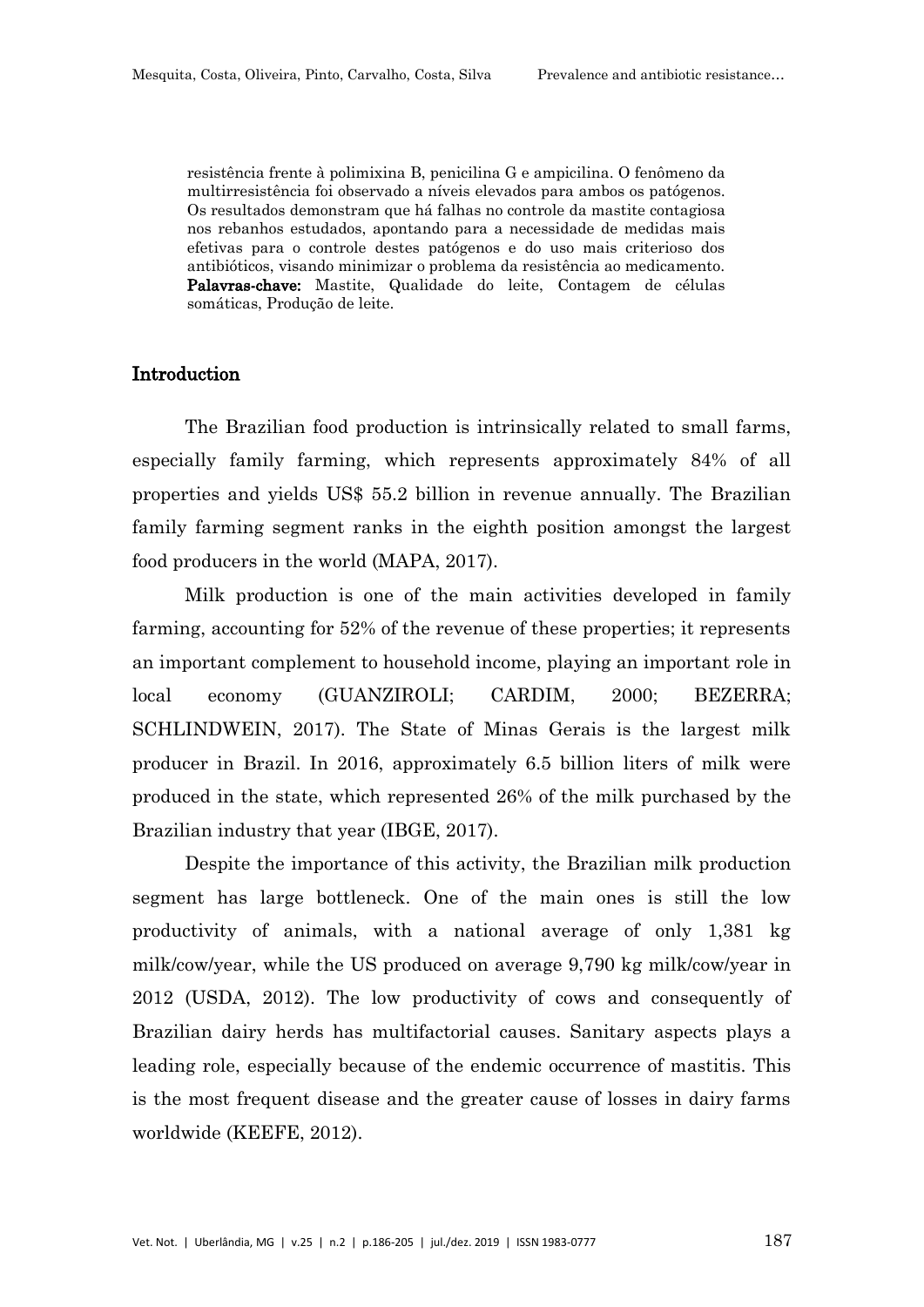The economic losses caused by mastitis are associated mainly with reduction in milk production, increased labor costs, including veterinary services, drug spending, and milk discard of affected animals, early death or animal disposal (OVIEDO-BOYSO et al. al., 2007; LOPES et al., 2012). In addition to direct losses to producers, this disease promotes changes in milk composition associated with increased bulk milk somatic cell count (BMSCC) and low milk quality (LANGONI et al., 2011).

Among the mastitis-causing bacteria, the contagious pathogens Staphylococcus aureus and Streptococcus agalactiae are usually associated with more severe damage to the mammary gland as compared to other microorganisms (REYHER et al., 2012). These bacteria are the most common causes of mastitis in Brazilian dairy herds (OLIVEIRA et al., 2009; SAAB et al., 2014). Studies focusing on S. agalactiae showed that it was present in 60% of the properties in the Zona da Mata region, State of Minas Gerais (BRITO et al., 1999), and in 39.7% of farms in different municipalities in the state (ELIAS et al., 2012). In addition to their high prevalence, other studies have pointed to their increased resistance to antimicrobials (BRITO; BRITO, 2001; OLIVEIRA et al., 2012; ALENCAR et al., 2014).

Oliveira et al. (2013) studied approximately 6,000 lactating cows from 112 herds in the States of Minas Gerais and Rio de Janeiro, and found a prevalence of 93.0% for S. aureus and 41.0% for S. agalactiae. In another study, Cunha et al. (2015) found a prevalence of 55.4% for subclinical mastitis in dairy herds in the municipality of Viçosa, in the Zona da Mata region (State of Minas Gerais), with Corynebacterium spp. (32.99%), S. aureus (28.35%) and S. agalactiae (13.66%) as the most frequent isolated etiological agents. Besides the direct losses that S. aureus and S. agalactiae cause to producers, the simple presence of these pathogens in milk can be indicative of low quality, especially when it comes to milk quality indicators such as total bacterial count (TBC) and BMSCC (PETER et al., 2013).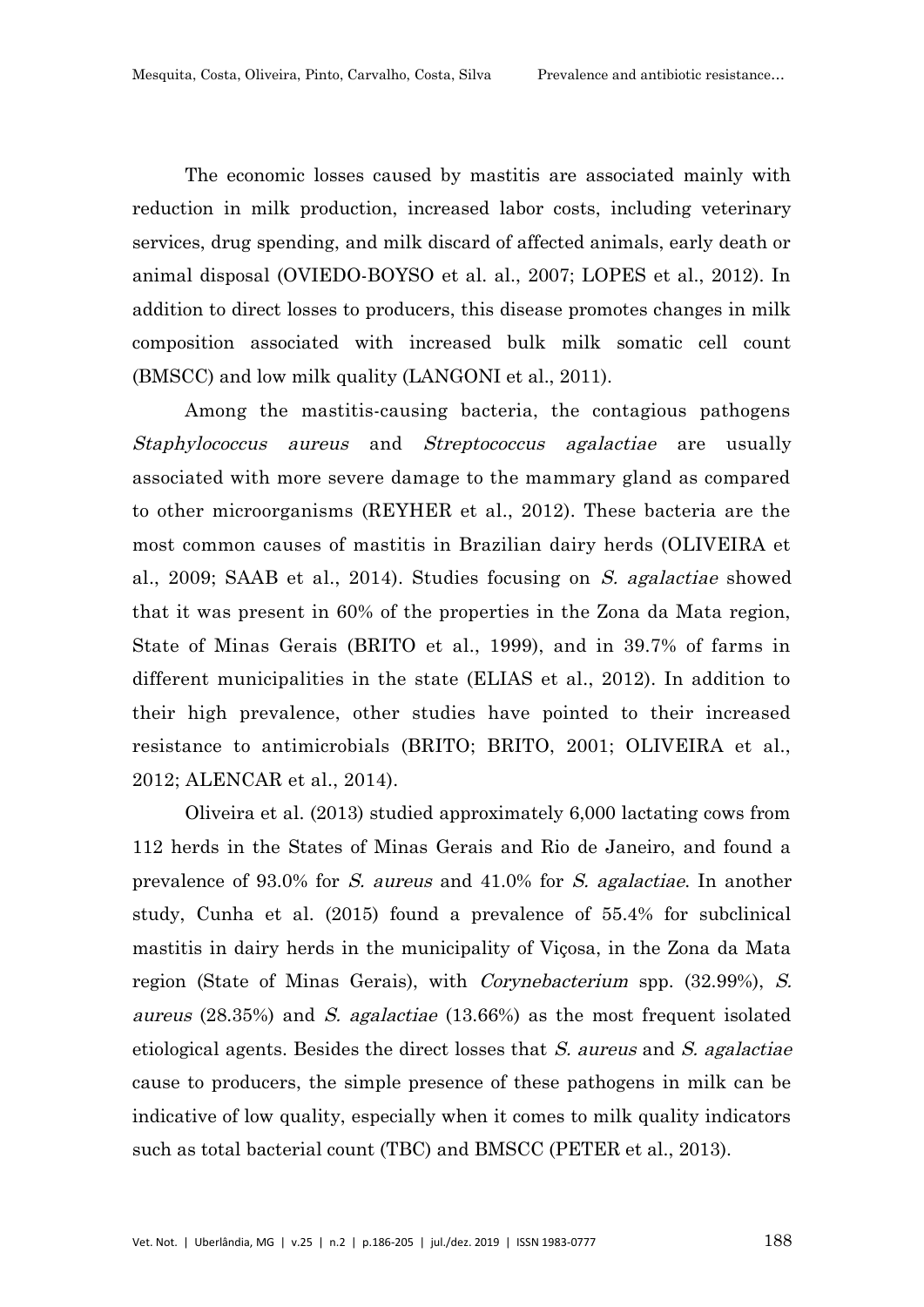Bovine mastitis is a disease that requires antibiotics, which is mostly administered to treat clinical cases, and dry cow therapy (ERSKINE et al., 2004). This, however, increases the risk of antimicrobial residues in milk and derivates. The continuous, reckless antibiotic treatment is a determining factor for selecting resistant strains, potentially harmful to public health (OIE, 2010). The dry cow therapy, associated with high BMSCC and a history of mastitis, has potential for selecting antibiotic resistant strains (RAJALA-SCHULTZ et al, 2009).

The high prevalence of mastitis in Brazilian herds and its economic and health impacts require periodic monitoring of both the pathogens involved in its etiology and their antibiotic susceptibility. In addition, it is important to study the resistance of the bacteria involved in intramammary infections (IMI) to antibiotics that are commonly used against mastitis. This allows for monitoring the resistance dynamics and adopting more effective treatment protocols to combat the disease.

This study evaluates the prevalence of S. aureus and S. agalactiae in bulk milk tanks of small dairy herds in the Campo das Vertentes region, in the south of Minas Gerais. It also analyzes their resistance to the antibiotics that have been commonly used to treat bovine mastitis.

### Material and methods

This study analyzed the bulk milk tank samples from 200 dairy herds located in the Campo das Vertentes region (approximated of  $12,564 \text{ km}^2$ ). Since the properties were family farms, i.e., had less than 4 fiscal modules (less than 120 hectares), they produced less than 350 liters of milk/day and predominately employed family labor (ZOCCAL; SOUZA; GOMES, 2004). Probabilistic criteria were not used to choose the properties. The inclusion of farms was based on the previous relationship of the milk industry with the research unit.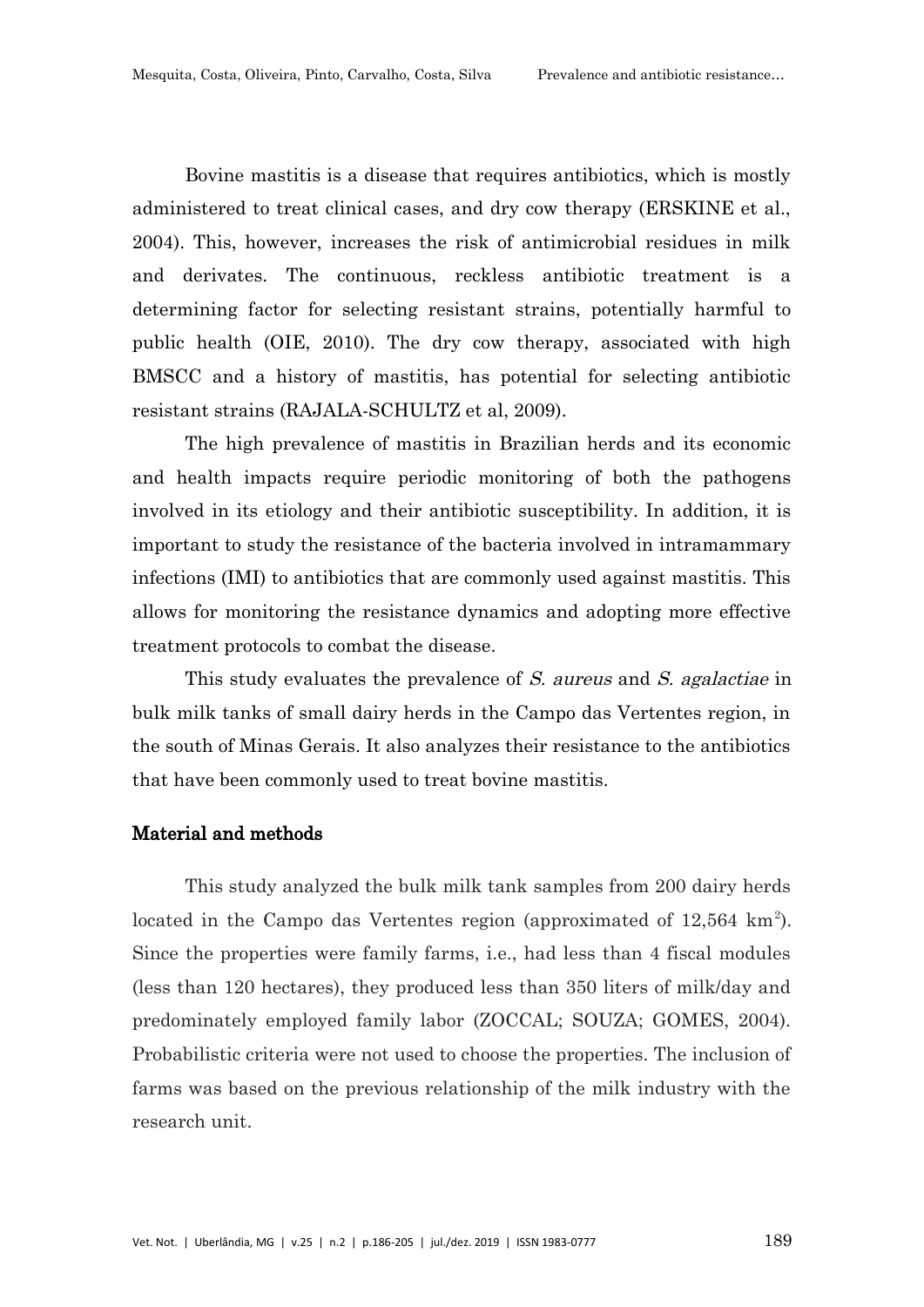A descriptive study was carried out in the properties to evaluate the prevalence of the pathogens S. aureus and S. agalactiae. To this end, samples of approximately 40 mL of bulk milk were collected in expansion tanks after homogenization. The samples were stored at -20°C for up to two weeks before the microbiological analyses. Freezing milk samples at -20°C for up to six weeks does not appreciably affect the recovery rate of Staphylococcus aureus and Streptococcus agalactiae in milk samples submitted to microbiological analysis (OLIVER et al., 2004).

To detect S. aureus, an aliquot of 50µL of each milk sample was spread in a Petri dish containing modified Baird-Parker Agar selective medium, which was incubated at 37°C for 24-48 hours. After incubation, colonies in dark gray to black color, glossy, convex shape, with 1-5mm of diameter and a clear 2-5-mm-wide halo at their periphery were characterized as positive for S. aureus (SCHOELLERS; INGHAM, 2001).

To detect *S. agalactiae*, an aliquot of  $50 \mu L$  of each milk sample was spread in modified Edwards Agar Selective Medium Petri dishes enriched with 5% defibrinated sheep blood. The plates were incubated for 24-48 hours at 37°C. Colonies that had a bluish color, bright appearance and convex shape, 1-5 mm in diameter, with or without an opaque zone on the periphery, were considered positive (SAWANT et al., 2002).

After evaluating the growth in the selective media, five suggestive colonies of each agent of interest were selected at random and submitted to confirmatory tests for precise species identification, including sugar fermentation tests and CAMP test for characterization of S. agalactiae, and acetoin production (VP test), hemolysis, coagulase and mannitol fermentation for identification of S. aureus (NMC, 2004). After characterization, the microorganisms were stored in BHI containing glycerol (15% v/v) at -20ºC until susceptibility tests were performed.

For antibiotic susceptibility testing, three strains of S. aureus randomly selected from each of the S. aureus positive properties were pooled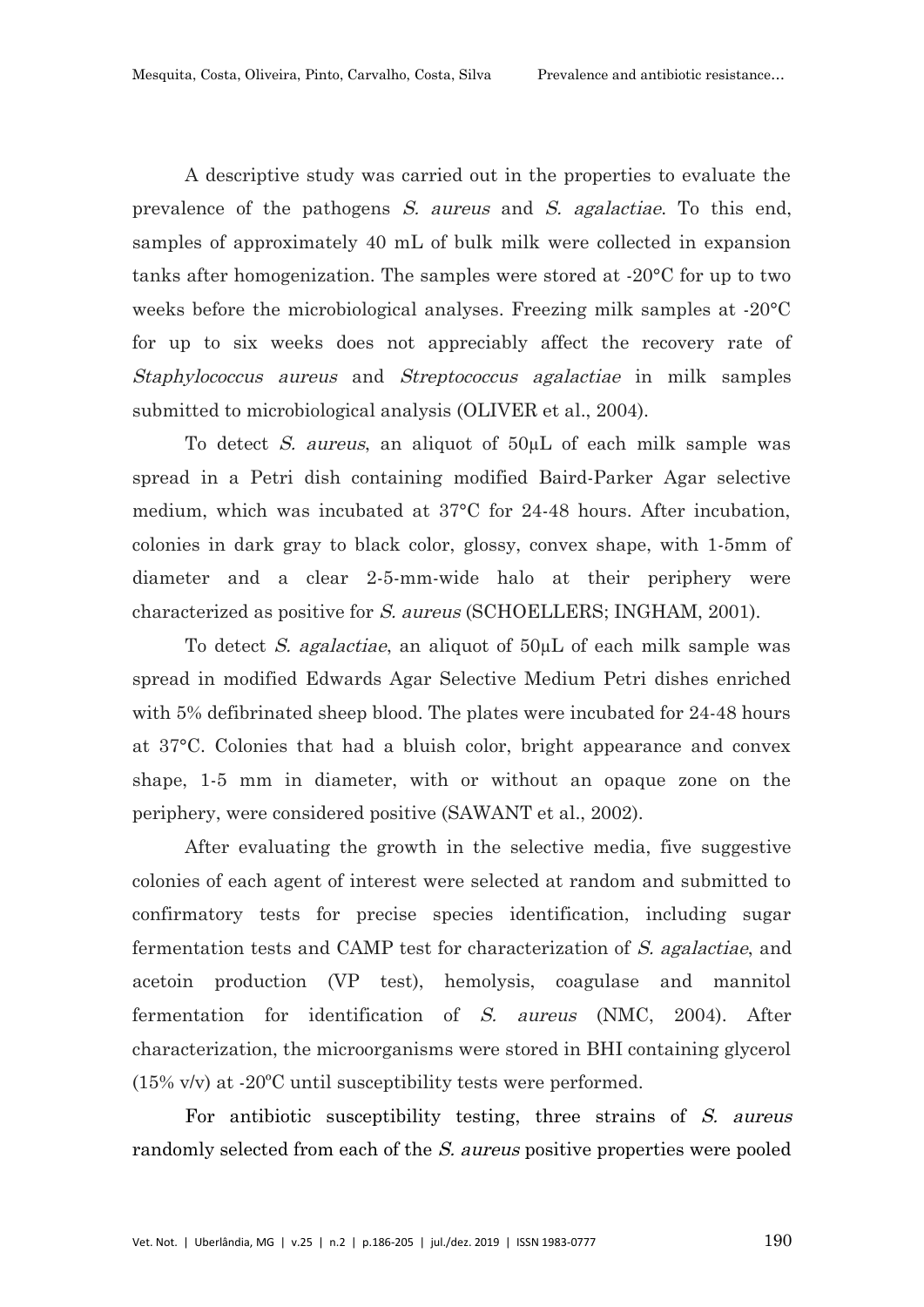and used to evaluate antimicrobial susceptibility. The same procedure was done to evaluate the susceptibility of S. agalactiae isolates. In total, 74 antibiograms were performed for S. aureus and 65 for S. agalactiae.

In-vitro antibiotic resistance tests were performed by the disk diffusion method (CLSI, 2013). To this end, the strains were thawed, and an aliquot of 10 µl was cultivated in tubes containing 2 ml of Mueller Hinton broth, incubated at 37ºC for 18-24 hours after evaluation of growth and purity, and then diluted in sterile saline until 0.5 turbidity equivalent to McFarland standard scale to produce the inoculum.

The standardized inoculums were spread on a culture media plate surface containing Mueller-Hinton Agar, which is supplemented with 5% sheep blood for S. agalactiae susceptibility tests. The antibiotics tested were: ampicillin (10mcg), cephalothin (30mcg), cefotaxime (10mcg), cefoperazone (15mcg), ceftiofur (25mcg), chloramphenicol (10mcg), enrofloxacin (5mcg), florfenicol (30mcg), gentamicin (10mcg), lincomycin (15mcg), nitrofurantoin (20mcg), novobiocin (10mcg), polymyxin B (30mcg), penicillin G (10mcg), oxacillin (15mcg), sulfazotrim (25mcg), tetracycline (30mcg), streptomycin (25mcg), and ciprofloxacin (5mcg). Reference strains of S. aureus (ATCC-25923) and Escherichia coli (ATCC 25992) were used as control for the antibiogram tests (ANON, 2008).

The strains were classified as sensitive and resistant according to the standards defined by the CLSI (2013). Strains that had intermediate susceptibility were considered resistant in the statistical analysis. The Multiple Resistance Index (MAR) was calculated according to Krumperman (1983). All statistical analyses were descriptive.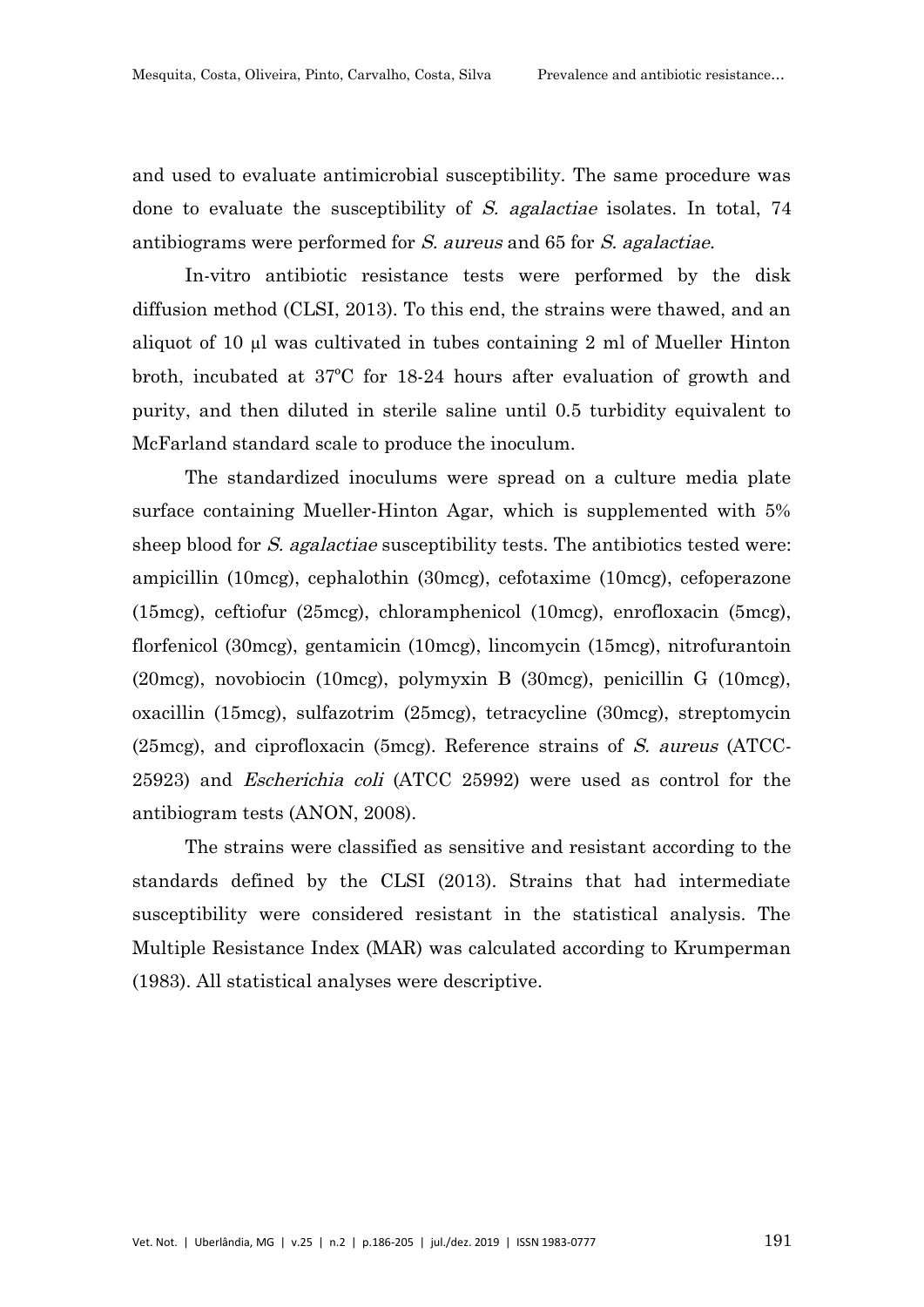### Results and discussion

The results showed a high prevalence of S. aureus (71.0%) and S. agalactiae (68.0%) pathogens in the farms. In the herds, 49.5% had both agents, 91.0% had one single agent and only 9.0% of the studied properties were negative for both pathogens (see Table 1).

Several studies have pointed to the high prevalence of S. aureus and S. agalactiae in Brazilian dairy herds. Brito et al. (1999) found a prevalence of 77.8% for S. aureus and 60% for S. agalactiae when they analyzed 6,315 milk samples from 48 dairy herds in the regions of Zona da Mata and Campo das Vertentes, both in the State of Minas Gerais, which is consistent with the results obtained in this study. Oliveira et al. (2013) studied approximately 6,000 lactating cows from 112 herds located in the States of Minas Gerais and Rio de Janeiro, and found a prevalence of 93.0% and 41.0% for S. aureus and S. agalactiae, respectively. Arcuri et al (2006) studied herds in the Southeast of Minas Gerais and North of Rio de Janeiro and found a prevalence of 91.66% and 50% for S. aureus and S. agalactiae, respectively, which points to a high prevalence of these pathogens in dairy herds in these states. In contrast, Zimmermann and Araújo (2017) studied the main causative agents of bovine mastitis in the city of Campo Mourão, State of Paraná, and found Staphylococcus spp. in 58.97% of the properties and Streptococcus spp. isolates in 33.33% of the farms. Such finding shows that the prevalence of these pathogens can be variable among herds of different regions.

Table 1 - Prevalence of S. aureus and S. agalactiae in family-owned dairy herds in the Campo das Vertentes region, State of Minas Gerais.

| Pathogen       | Presence or absence | Number of positive farms | $\frac{0}{0}$ |
|----------------|---------------------|--------------------------|---------------|
| S. aureus      | Present             | 142                      | 71.0          |
|                | Absent              | 58                       | 29.0          |
| S. agalactiae  | Present             | 136                      | 68.0          |
|                | Absent              | 64                       | 32.0          |
| Both pathogens | Present             | 99                       | 49.5          |
| Both pathogens | Absent              | 18                       | 9.0           |
|                |                     |                          |               |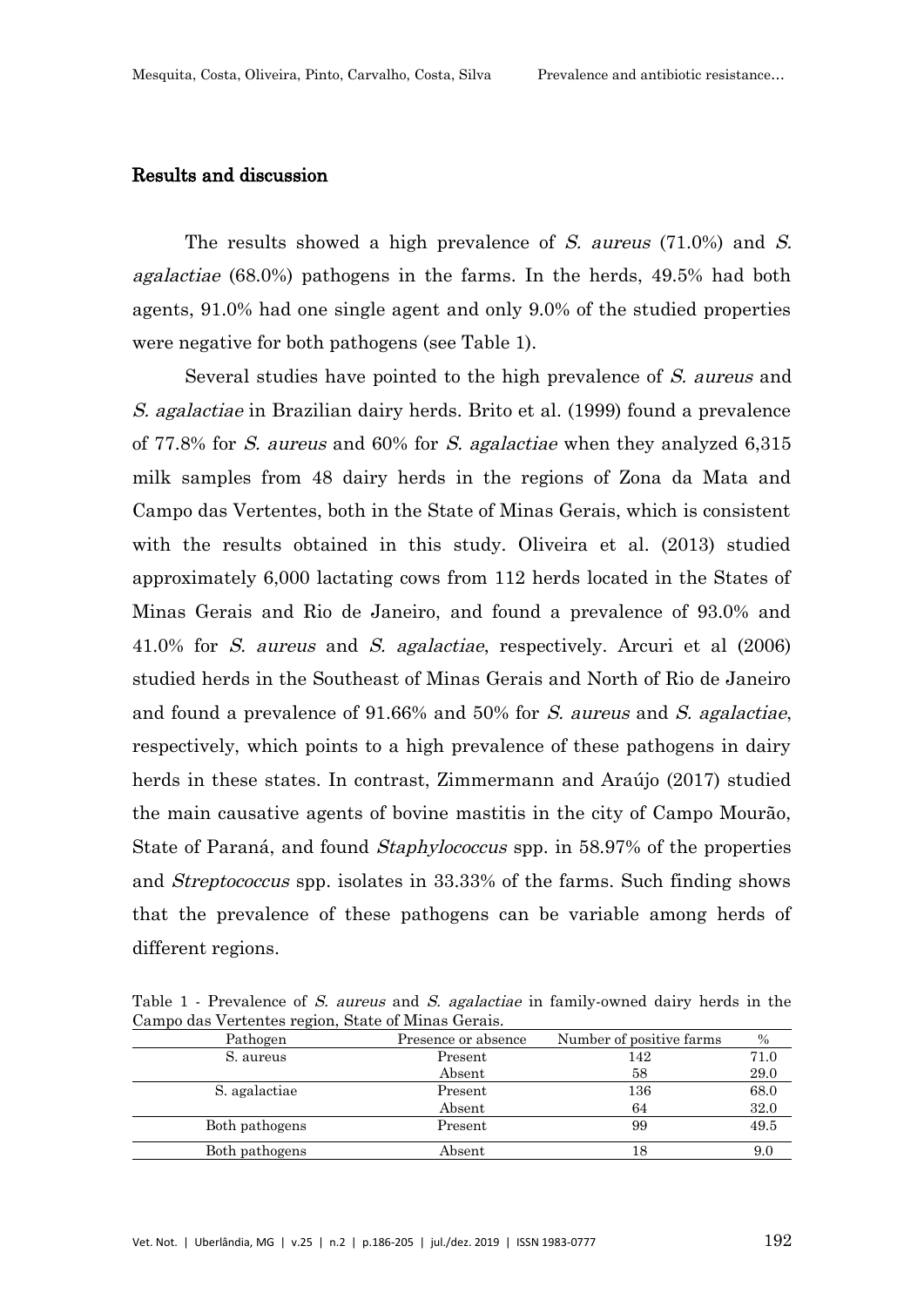The high prevalence found in the present study for S. aureus and S. agalactiae (see Table 1) indicates that control measures for contagious mastitis have not been applied correctly. This points to a need for specific measures to control these contagious pathogens that impact the productivity of herds and the quality of milk, especially when it comes to the BMSCC (RODRIGUES et al., 2017).

The results of the antibiogram tests (see Table 2) indicate that the resistance rates ranged from 1.45% to 73.91% for S. aureus. The highest resistance indices were observed for polymyxin B (73.91%), penicillin G (72.46%), ampicillin (58.11%), streptomycin (56.52%), and tetracycline (46.38%). The MARs for the isolates ranged from 0.00 to 0.76, with a mean of 0.31. Over 50% of the isolates showed multidrug resistance, with resistance to at least five different antibiotics (see Table 3). The most efficient antibiotics to combat S. aureus were sulfazotrim (with 98.55% of susceptible strains), florfenicol (95.65%), chloramphenicol (92.75%), nitrofurantoin (92.75%), and ciprofloxacin (91.30%). According to Santos, Leal and Rossi (2006), staphylococci are generally resistant to various antibiotics, including beta-lactams, aminoglycosides, chloramphenicol, quinolones, macrolides, and oxacillin.

Consistent with the present findings, Donatele, Motta, and Folly (2002) found high resistance rates for β-lactam antibiotics (82.9%) and tetracyclines (24.4%), and the highest sensitivity indices for sulfazotrim and gentamicin in 180 strains of S. aureus isolated from subclinical mastitis from herds in the State of Rio de Janeiro. Coelho et al. (2007) found high indices of resistance to penicillin (67.7%) and ampicillin (64.4%) in 29 clinical strains of S. aureus isolated from bovine mastitis.

Fontana et al (2010) studied the resistance of S. aureus strains isolated from 174 dairy cows from nine different properties in Jataí, State of Goiás. They found 100% resistance to oxacillin, penicillin, and ampicillin.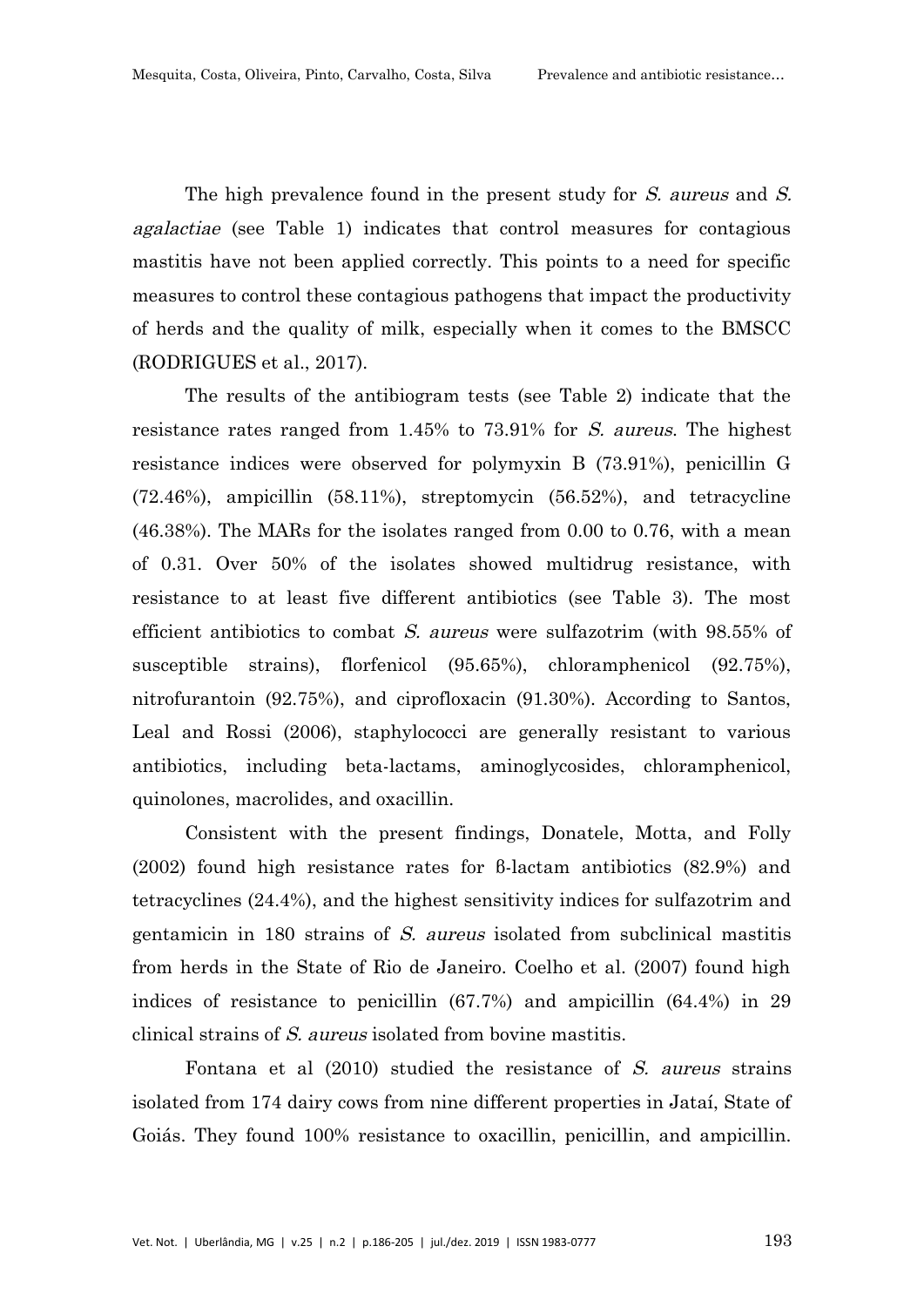They claimed that indiscriminate use of antimicrobial drugs had contributed to the high rate of antibiotic resistance.

The present findings are consistent with the results of Costa et al. (2013). They evaluated the resistance of  $352 S$ . *aureus* isolates from  $35 \text{ dairy}$ herds in the South of Minas Gerais. They found high resistance for polymyxin B (82%), followed by β-lactams: ampicillin (80.92) and penicillin (80.45%). They also observed multi-resistance in the strains, with a MAR index ranging from 0.2 to 0.5, unlike the present study that pointed to a MAR index ranging from 0.00 to 0.76.

Also consistent with the present findings, Nunes, Cavaco, and Vilela (2007) evaluated the resistance of 234 mastitis pathogens isolates in dairy herds in Portugal and found high levels of resistance to penicillin (78.7%) and ampicillin  $(65.6\%)$  in S. aureus isolates. Unlike the present findings, Freitas et al. (2005) found resistance rates higher than 50% for gentamicin, lincomycin, tetracycline, and oxacillin in S. aureus isolates from dairy herds in the State of Pernambuco.

The antimicrobial susceptibility tests for S. agalactiae (Table 2) showed rates of resistance ranging from 19% to 90%. The most resisted antibiotics were novobiocin (100%), oxacillin (98.46%), polymyxin B (96.92%), streptomycin (96.92%), and lincomycin (95.38%). The most effective antibiotics were florfenicol (with 100% of susceptible isolates), followed by sulfazotrim (84.62%), nitrofurantoin (72.31%), ciprofloxacin (69.23%), and ampicillin (63.08%). The MARs scores ranged from 0.19 to 0.90, with an average of 0.62. Besides, 98% of the strains showed multidrug resistance to the antibiotics (Table 3).

Silva et al. (2017) investigated the resistance to antibiotics used to control mastitis against strains of S. agalactiae isolates from dairy herds in different Brazilian regions. They found high rates of resistance to several antimicrobials, with 26.23% of resistance to erythromycin, 47.54% to tetracycline, 3.28% to gentamicin, 98.36% to sulfonamide, and 29.51% to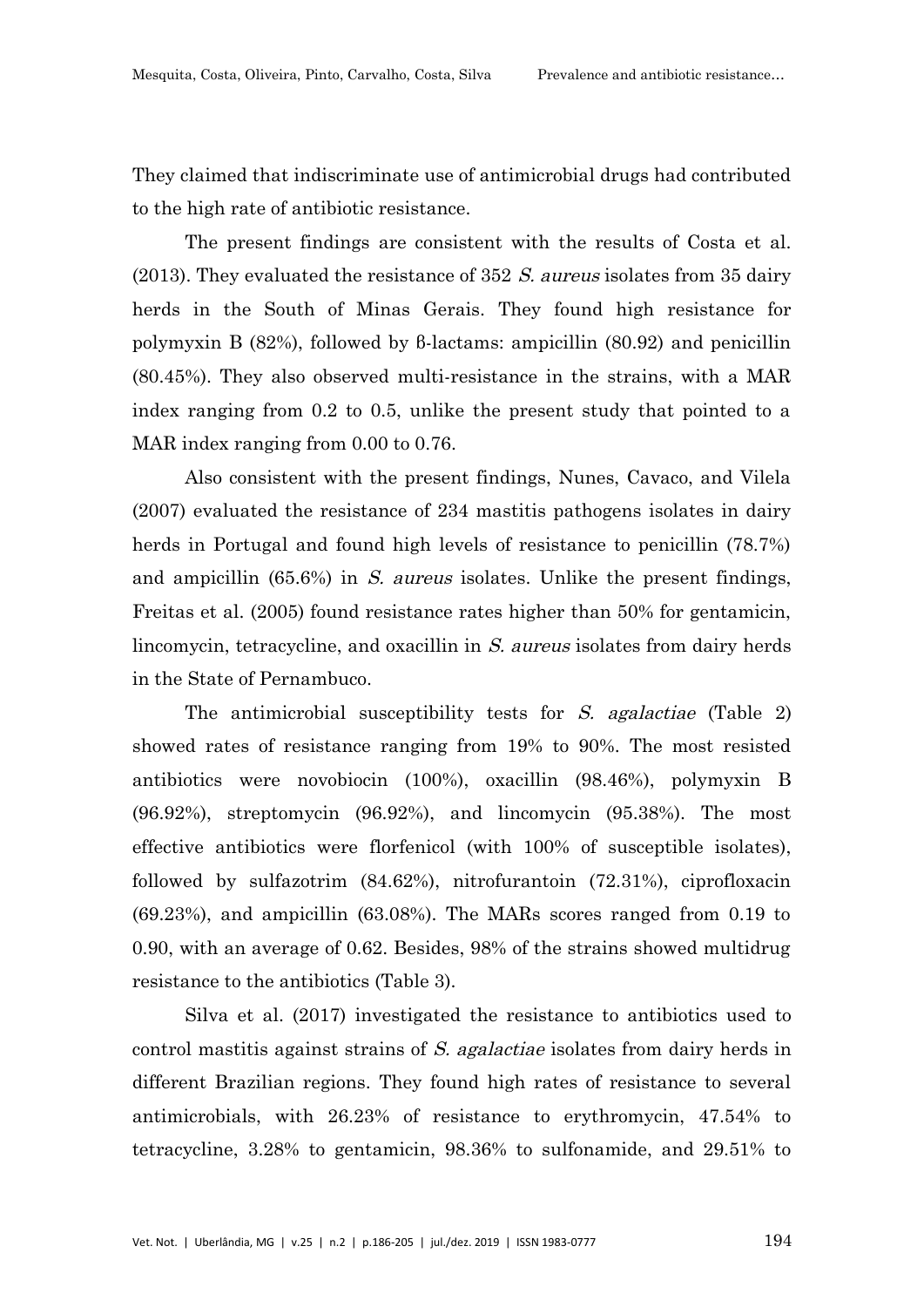clindamycin. All isolates were susceptible to penicillin, ceftiofur, and cephalothin. Such finding differs from those in the present study, especially regarding the resistance index for gentamicin, which reached 44.62% in this study. The high rate of resistance to S. aureus and S. agalactiae found in the present study might reflect the selective pressure of resistant strains due to misuse of antibiotics.

| Antimicrobials  | Staphylococcus aureus |                              | Streptococcus agalactiae |                |  |
|-----------------|-----------------------|------------------------------|--------------------------|----------------|--|
|                 | Number of             | $\overline{\%}$ of resistant | Number of                | % of resistant |  |
|                 | resistant strains     | strains                      | resistant strains        | strains        |  |
| Ampicillin      | 43                    | 58.11                        | 24                       | 36.92          |  |
| Cephalotin      | 20                    | 28.99                        | 42                       | 64.62          |  |
| Cefoperazone    | 22                    | 31.88                        | 55                       | 84.62          |  |
| Cefotaxime      | 25                    | 36.23                        | 58                       | 89.23          |  |
| Ceftiofur       | 19                    | 27.54                        | 52                       | 80.00          |  |
| Ciprofloxacin   | $\,6\,$               | 8.70                         | 20                       | 30.77          |  |
| Chloranphenicol | 5                     | 7.25                         | 29                       | 44.62          |  |
| Enrofloxacin    | 14                    | 20.29                        | 33                       | 50.77          |  |
| Streptomycin    | 39                    | 56.52                        | 63                       | 96.92          |  |
| Florfenicol     | $\boldsymbol{3}$      | 4.35                         | $\Omega$                 | $\overline{0}$ |  |
| Gentamicin      | 14                    | 20.29                        | 29                       | 44.62          |  |
| Lincomycin      | 24                    | 34.78                        | 62                       | 95.38          |  |
| Neomicin        | 23                    | 33.33                        | 55                       | 84.62          |  |
| Nitrofurantoin  | 5                     | 7.25                         | 18                       | 27.69          |  |
| Novobiocin      | 32                    | 46.38                        | 65                       | 100            |  |
| Oxacillin       | 28                    | 40.58                        | 64                       | 98.46          |  |
| Penicillin G    | 50                    | 72.46                        | 58                       | 89.23          |  |
| Polymyxin B     | 51                    | 73.91                        | 63                       | 96.92          |  |
| Sulfazotrim     | $\mathbf{1}$          | 1.45                         | 10                       | 15.38          |  |
| Tetracycline    | 32                    | 46.38                        | 48                       | 73.85          |  |

Table 2 - Results of antibiotic susceptibility tests in strains of Staphylococcus aureus and Streptococcus agalactiae isolates from bulk milk tanks from in family-owned dairy herds in Campo das Vertentes, State of Minas Gerais.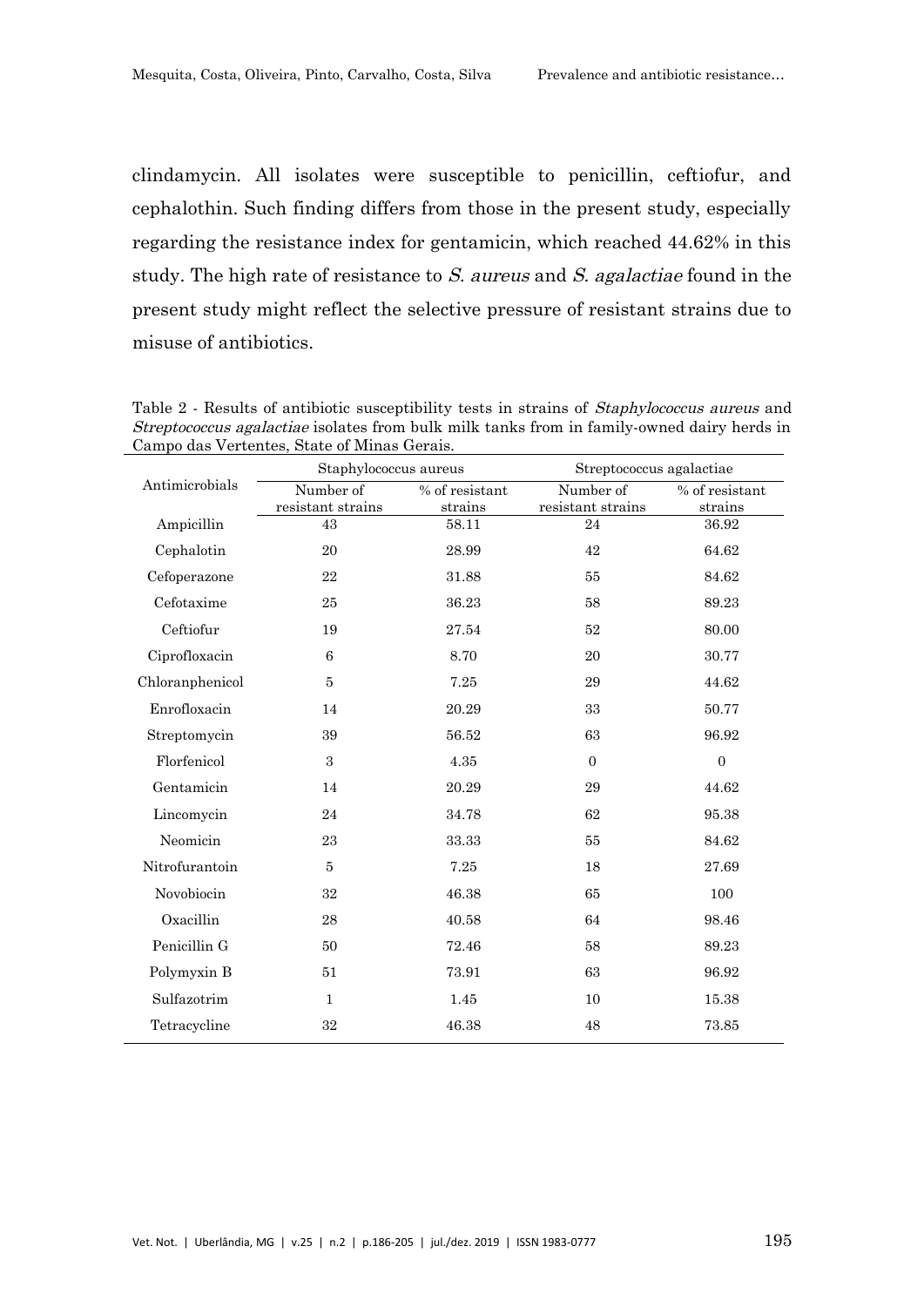Table 3 shows that 38 (51.35%) in the 74 S. aureus strains were resistant to more than five out of the 20 antibiotics tested in this study. The antibiotic susceptibility tests for S. agalactiae indicated that 64 stains (98.46%) were resistant to more than five antibiotics. These results point to the high frequency of multi-resistance strains for both pathogens.

The present in-vitro results point to higher resistance rates for S. agalactiae as compared to S. aureus. Several studies have pointed to the greater difficulty in treating intramammary infections (IMI) caused by S. aureus as compared to IMI caused by S. agalactiae. This can be explained due to both increased antibiotic resistance rates and the mechanisms of escape to the immune system of the mammary glands, such as intracellular invasion, biofilm formation, leukotoxin production, IgA proteases, and other virulence factors in S. aureus strains adapted to bovine mammary glands (NOVICK; SCHLIEVERT; RUZIN, 2001; DELEO; CHAMBERS; CHAMBERS, 2009).

Variations in the antibiotic susceptibility found for the agents tested in the present study as compared to previous studies in the literature may be justified by spatial and temporal variations. They may also be due to the different methodologies employed in susceptibility testing (MIC or diffusion in discs), as to the origin of the isolates (clinical or subclinical mastitis, isolates of bulk milk tanks), and the selection pressure, due to the selective and indiscriminate use of antibiotics.

| Pathogens     | Number of antimicrobials against which the strains were resistant |  |  |    |    |  |
|---------------|-------------------------------------------------------------------|--|--|----|----|--|
|               |                                                                   |  |  |    | >5 |  |
| S. aureus     | 6                                                                 |  |  | 12 | 38 |  |
| S. agalactiae |                                                                   |  |  |    | 64 |  |

Table 3 - Multiple resistance in strains of Staphylococcus aureus and Streptococcus agalactiae isolates from bulk milk tanks in family-owned dairy herds in Campos das Vertentes, Minas Gerais.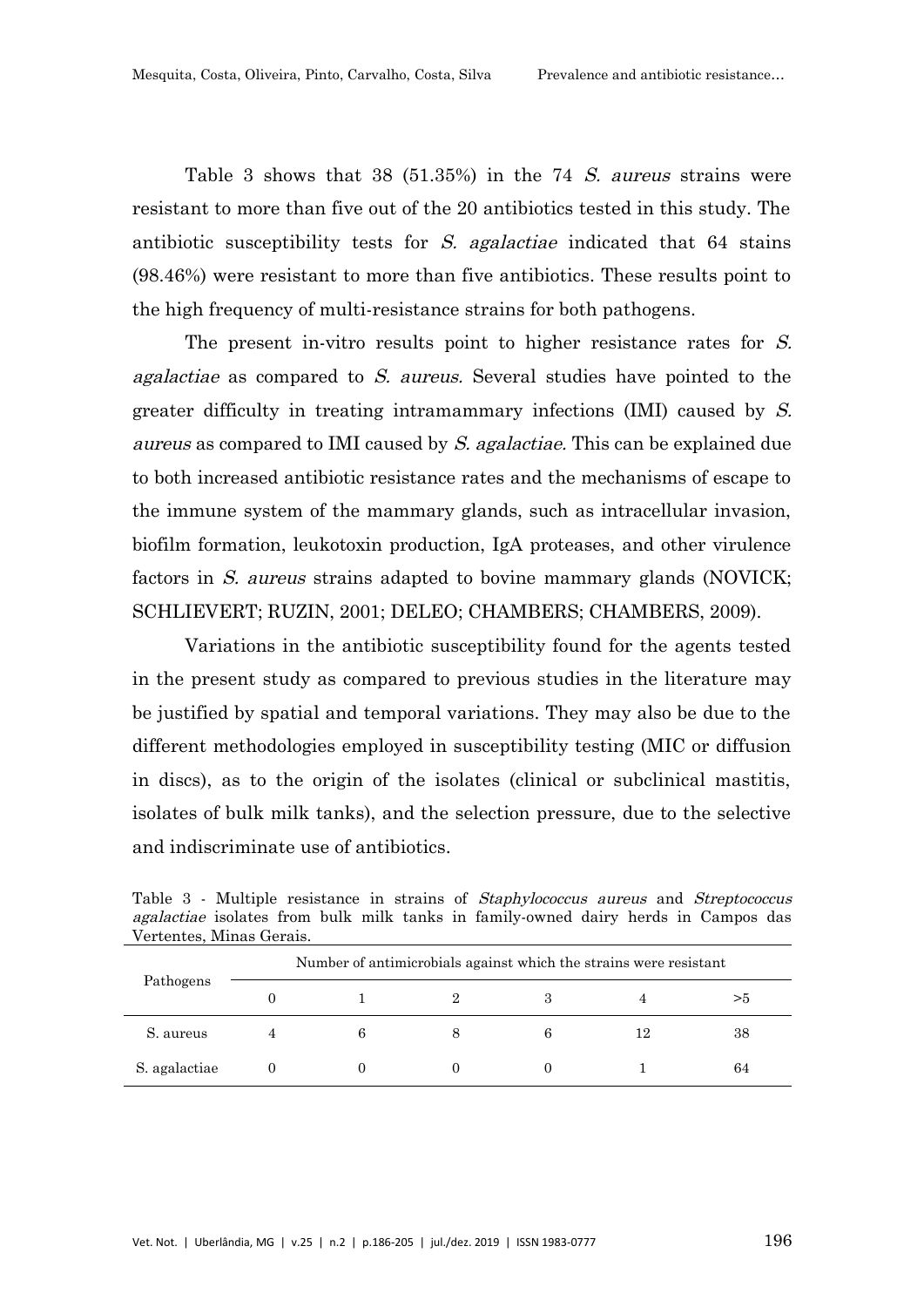According to Myllys et al. (1994), antimicrobial resistance is an important factor in the establishment and spread of bacterial clones in a herd. It is associated with changes in management, such as the use of systematic antibiotic treatment, confinement and introduction of mechanical milking. These factors act as selective forces on mastitiscausing pathogens.

The present results point to high rates of resistance to the main antibiotics used in the treatment of mastitis in herds. This requires constant monitoring of susceptibility of the main pathogens causing mastitis, with a view to making a more careful choice of antibiotics in order to obtain higher cure rates and minimize drug resistance. Thus, permanent monitoring of pathogens and their antibiotic resistance indexes are indispensable to both animal health and human health.

# **Conclusions**

The findings point to a high prevalence of S. aureus and S. agalactiae pathogens in family-owned dairy herds in Campo das Vertentes, State of Minas Gerais, Brazil. High levels of resistance and multidrug resistance of S. aureus and S. agalactiae were also found. Multi-resistance was found for both agents, with higher levels for S. agalactiae.

# Prevalence and antibiotic resistance of Staphylococcus aureus and Streptococcus agalactiae in family-owned dairy herds in the state of Minas Gerais, Brazil

\*\*\*

#### ABSTRACT

Bovine mastitis is the most frequent disease in dairy herds worldwide, causing great economic losses to both producers and the industry. This disease has direct implications in public health due to the zoonotic potential of some agents involved in its etiology and the presence of antimicrobial residues in milk. Knowledge of the agents involved in its etiology and the susceptibility profiles to antimicrobials is of paramount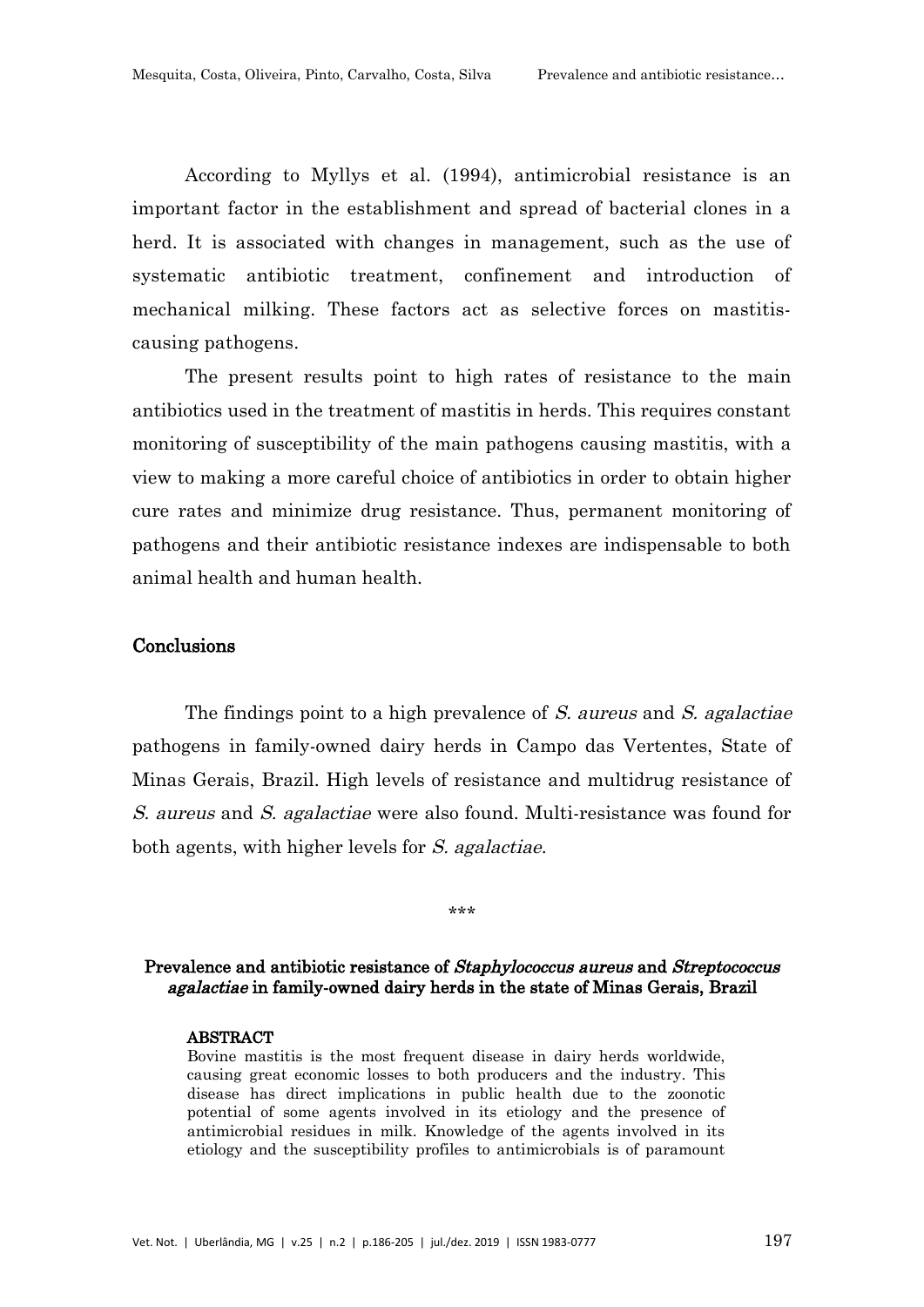importance, give the multifactorial aspect of the disease and the importance of milk production in family farming. This study evaluated the prevalence of Staphylococcus aureus and Streptococcus agalactiae in family-owned herds in the Campo das Vertentes region, State of Minas Gerais, and the resistance of these pathogens to the most commonly used antibiotics in the treatment of mastitis in dairy herds. The study involved 200 properties, covering an area of approximately 12,564 km<sup>2</sup>. The prevalence of pathogens was carried out through microbiological analyses of milk samples from each farm's milk tank. Modified Baird-Parker Agar medium was used to detect S. aureus, and modified Edwards Agar medium, enriched with 5% defibrinated sheep blood, was used to detect S. agalactiae. Disc diffusion method was used to evaluate resistance to antibiotics. The results showed high prevalence of S. aureus pathogens  $(71.0\%)$  and *S. agalactiae*  $(68.0\%)$  as well as high levels of multidrug resistance. The results show that the control of contagious mastitis in the herds is flawed, which indicates the need for more effective control of these pathogens and more judicious use of antibiotics to minimize resistance. Keywords: Mastitis, Milk quality, Somatic cell count, BMSCC, Milk production.

**یک میلی میلی** 

#### References

ALENCAR, T. A.; MENDONÇA, E. da C.L.; MARQUES, V.F.; MELO, D.A.; ROJAS, A.C.M.; MOTTA, C.C.; SANTIAGO, G.S.; DUBENCZUK, F.C.; MEDEIROS, P.T. C.; COELHO, S. M.; SOUZA, M.M.S. Aspectos das condições higiênico-sanitárias em unidades leiteiras em municípios do estado do Rio de Janeiro, Brasil e análise dos agentes bacterianos envolvidos na etiologia das mastites. Revista Brasileira de Medicina Veterinária, v. 36, n. 4, p. 199-208. 2014.

ANON. Clinical Laboratory Standards Institute. Performance standards for antimicrobial disk and dilution susceptibility tests for bacteria isolated from animals, ed. Wayne: CLSI, 116p. 2008.

ARCURI, E. F.; BRITO, M. A.V. P.; BRITO, J. R. F.; PINTO, S. M.; ÂNGELO, F. F.; SOUZA, G. N. Qualidade microbiológica do leite refrigerado nas fazendas. Arquivo Brasileiro de Medicina Veterinária e Zootecnia, v. 58, n. 3, p. 440-46, 2006. <https://doi.org/10.1590/S0102-09352006000300024>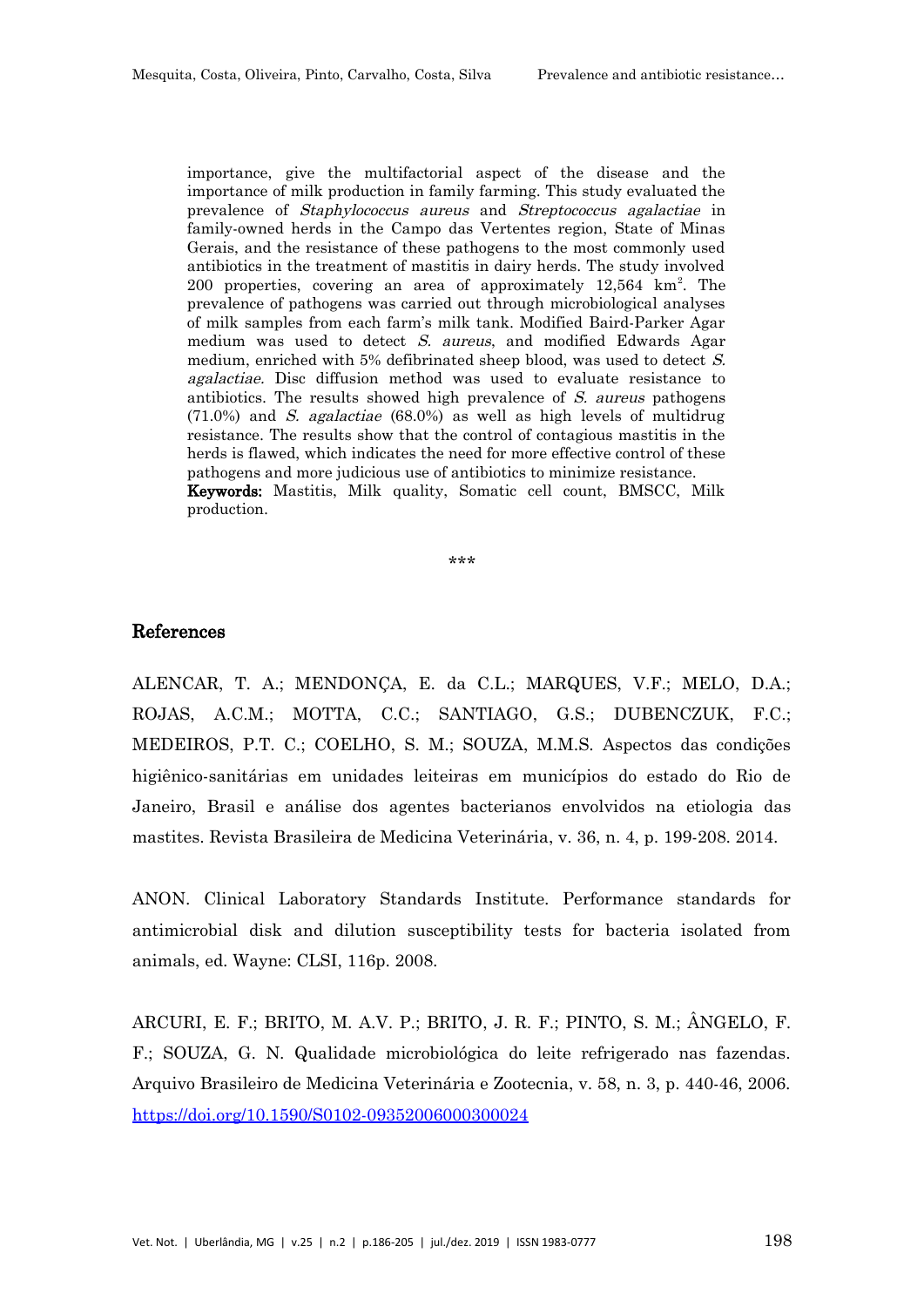BEZERRA, G. J.; SCHLINDWEIN, M. M. Agricultura familiar como geração de renda e desenvolvimento local: uma análise para Dourados, MS, Brasil. Interações (Campo Grande), vol.18, n.1, p .3-15, 2017. [https://doi.org/10.20435/1984-042X-](https://doi.org/10.20435/1984-042X-2016-v.18-n.1(01) 2016-v.18-n.1(01)

BRITO, M. A. V. P.; BRITO, J. R. F. Qualidade do leite. In: MADALENA, F.H.; MATOS, L.L. de; HOLANDA JR, E.V. Produção de leite e a sociedade. FEPMVZ, Belo Horizonte, p. 61-74, 2001.

BRITO, M. A. V.; BRITO. J. R.; RIBEIRO, M. T.; VEIGA, V. M. O. Padrão de infecção intramamária em rebanhos leiteiros: exame de todos os quartos mamários das vacas em lactação. Arquivo Brasileiro de Medicina Veterinária e Zootecnia, v. 51, n. 2, p. 129-35, 1999. <https://doi.org/10.1590/S0102-09351999000200001>

CLINICAL AND LABORATORY STANDARDS INSTITUTE - CLSI. Performance Standards for Antimicrobial Disk and Dilution Susceptibility Tests for Bacteria Isolated From Animals. 3. Ed. Pennsylvania, USA, 2013.

COELHO, S.M.O.; MENEZES, R.A;, SOARES L.C.; PEREIRA, I.A.; GOMES, L.P.; SOUZA, M.M.S. Mapeamento do perfil de resistência e detecção do gene mecA em Staphylococcus aureus e Staphylococcus intermedius oxacilina-resistentes isolados de espécies humanas e animais. Ciência Rural. v. 37, n. 1, p. 195-200, 2007. <https://doi.org/10.1590/S0103-84782007000100031>

COSTA, G. M.; BARROS, R. A.; CUSTÓDIO, D. A. C.; PEREIRA, U. P.; FIGUEIREDO, D. J.; SILVA N. Resistência a antibióticos em staphylococcus aureus isolados de mastite em bovinos leiteiros de Minas Gerais, Brasil. Arquivos do Instituto Biológico. v. 80, n. 3, p. 297-302. 2013. <https://doi.org/10.1590/S1808-16572013000300006>

CUNHA, A. F.; BRAGANÇA, L. J.; QUINTÃO, L. C.; SILVA, S. Q.; SOUZA, F. N. de; CERQUEIRA, M. M. O. P. Prevalência, etiologia e fatores de risco de mastite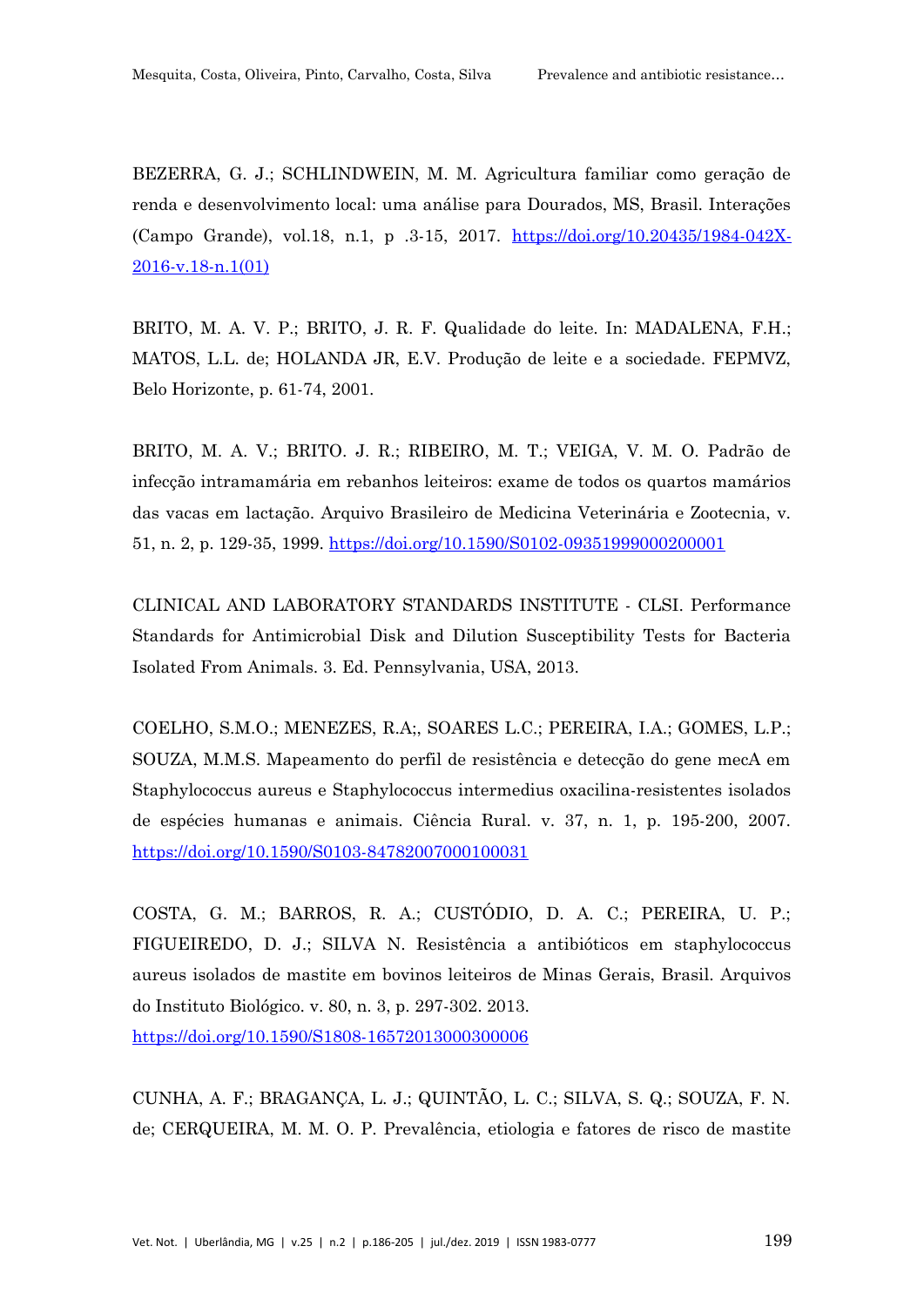subclínica em rebanhos leiteiros de Viçosa-MG. Acta Veterinária Brasílica, v.9, n.2, p.160-166, 2015.

DELEO, F. R.; CHAMBERS, H. F.; CHAMBERS, H. F. Reemergence of antibioticresistant. Journal of Clinical Investigation, v. 119, n. 9, p. 2464-2474, 2009. [https://](https://doi.org/10.1172/JCI38226) [doi.org/10.1172/JCI38226](https://doi.org/10.1172/JCI38226)

DONATELE, D. M.; MOTTA O. V.; FOLLY, M. M. Perfil antimicrobiano de linhagens de Staphylococcus spp. coagulase positiva na mastite subclínica de vacas leiteiras nas regiões norte e noroeste do estado do Rio de Janeiro. Revista Napgama, v. 5, n. 2, p. 3-6, 2002.

ELIAS, A. O.; CORTEZ, A.; BRANDÃO, P. E. ; SILVA, R. C.; LANGONI, H.. Molecular detection of Streptococcus agalactiae in bovine raw milk samples obtained directly from bulk tanks. Research in Veterinary Science, v. 93, nº 1, p. 34-38, 2012.<https://doi.org/10.1016/j.rvsc.2011.07.016>

ERSKINE, R., CULLOR,J., SCHAELLIBAUM, M., YANCEY, B.; ZECCONI, A. Bovine mastitis pathogens & trends in resistance to antibacterial drugs. IN: 58th Annual Meeting National Mastitis Council. 2004. Annual Meeting Proceedings, p. 1-15. 2004.

FREITAS, M.F.L.; PINHEIRO, JÚNIOR J.W.; STAMFORD, T.L.M.; RABELO, S.S.A.; SILVA, D.R.; SILVEIRA FILHO, V.M.; SANTOS, F.G.B.; SENA M.J.; MOTA, R.A. Perfil de sensibilidade antimicrobiana in vitro de Staphylococcus coagulase positivos isolados de leite de vacas com mastite no agreste do Estado de Pernambuco. Arquivos Instituto Biológico, v. 72, n. 2, p. 171-177, 2005.

FONTANA, V. L. D. S.; ALMEIDA, M. J. S. M. G.; LEITE, C. Q. F.; MIRTA, E. T.; FUSCO, A. M.; FONTANA, S. C. A. P.; SOUZA, C. M. DE; EURIDES, A. Etiologia da mastite bovina subclínica, sensibilidade dos agentes às drogas antimicrobianas e detecção do gene da β- lactamase em Staphylococcus aureus agentes à estas drogas. Veterinária e Zootecnia, v. 17, n. 4, p. 568-76, 2010.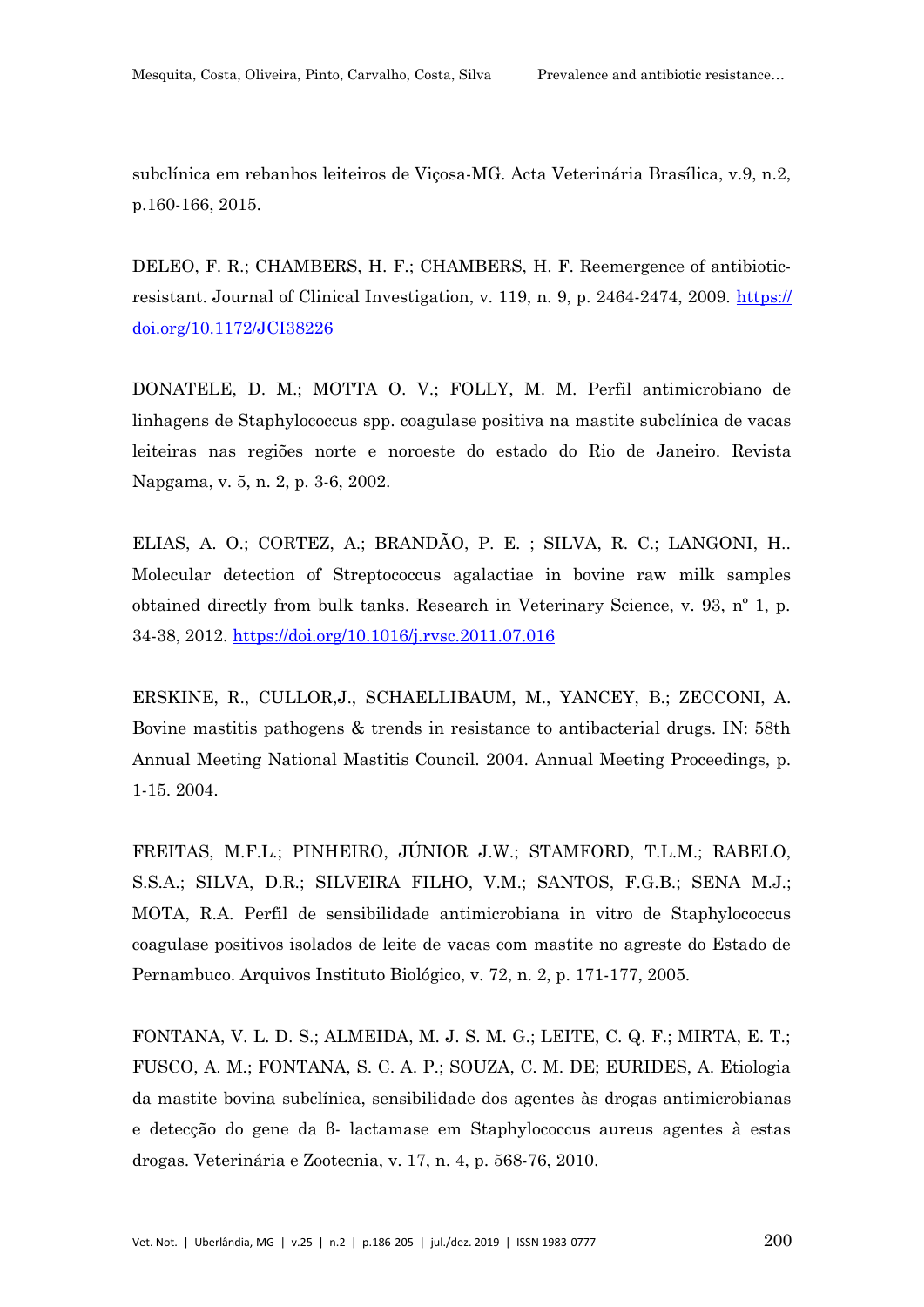GUANZIROLI, C. E.; CARDIM, S. E. C. S. Novo retrato da agricultura familiar: o Brasil redescoberto. Brasília: 2000. Projeto de cooperação técnica INCRA/FAO. Disponível em: <[http://www.incra.gov.br/sade/doc/AgriFam.htm>](http://www.incra.gov.br/sade/doc/AgriFam.htm). Acessado em: 18 março de 2018.

INSTITUTO BRASILEIRO DE GEOGRAFIA E ESTATÍSTICA - IBGE. Estatística da Produção Pecuária 2017, v. 1, nº. 1, p. 1-78, mar. 2017. Disponível em: <[http://www.ibge.gov.br/home/estatistica/indicadores/agropecuaria/](http://www.ibge.gov.br/home/estatistica/indicadores/agropecuaria/producaoagropecuaria) [producaoagropecuaria>](http://www.ibge.gov.br/home/estatistica/indicadores/agropecuaria/producaoagropecuaria) Acessado em 2 de outubro de 2017.

INSTITUTO BRASILEIRO DE GEOGRAFIA E ESTATÍSTICA - IBGE. Censo Agropecuário 2006. Brasília. Disponível em <[https://ww2.ibge.gov.br/home/estatistica/economia/agropecuaria/censoagro/](https://ww2.ibge.gov.br/home/estatistica/economia/agropecuaria/censoagro/2006_segunda_apuracao/default.shtm) [2006\\_segunda\\_apuracao/default.shtm>](https://ww2.ibge.gov.br/home/estatistica/economia/agropecuaria/censoagro/2006_segunda_apuracao/default.shtm) Acessado em 28 de novembro 2018.

KEEFE, G. Update on control of Staphylococcus aureus and Streptococcus agalactiae for management of mastitis. The Veterinary Clinics of North America. v. 28, n. 2, p. 203-216, jul. 2012. <https://doi.org/10.1016/j.cvfa.2012.03.010>

KRUMPERMAN, P. H. Multiple antibiotic resistance indexing of Escherichia coli to identify high-risk sources of fecal contamination of foods. Multiple antibiotic resistance indexing of Escherichia coli to identify high-risk sources of fecal contamination of foods. Applied & Environmental Microbiology. v.46, n. 1, p. 165- 70, 1983.

LANGONI, H.; PENACHIOI, D. S.; CITADELLAI, J. C.C.; LAURINOI, F.; FACCIOLI-MARTINSI, P. Y.; LUCHEIS, S. B.; MENOZZ, B. D.; SILVA, A. V. DA. Aspectos microbiológicos e de qualidade do leite bovino. Pesquisa Veterinária Brasileira. v. 31, n. 12, p. 1059-1065, 2011. [https://doi.org/10.1590/S0100-](https://doi.org/10.1590/S0100-736X2011001200004) [736X2011001200004](https://doi.org/10.1590/S0100-736X2011001200004)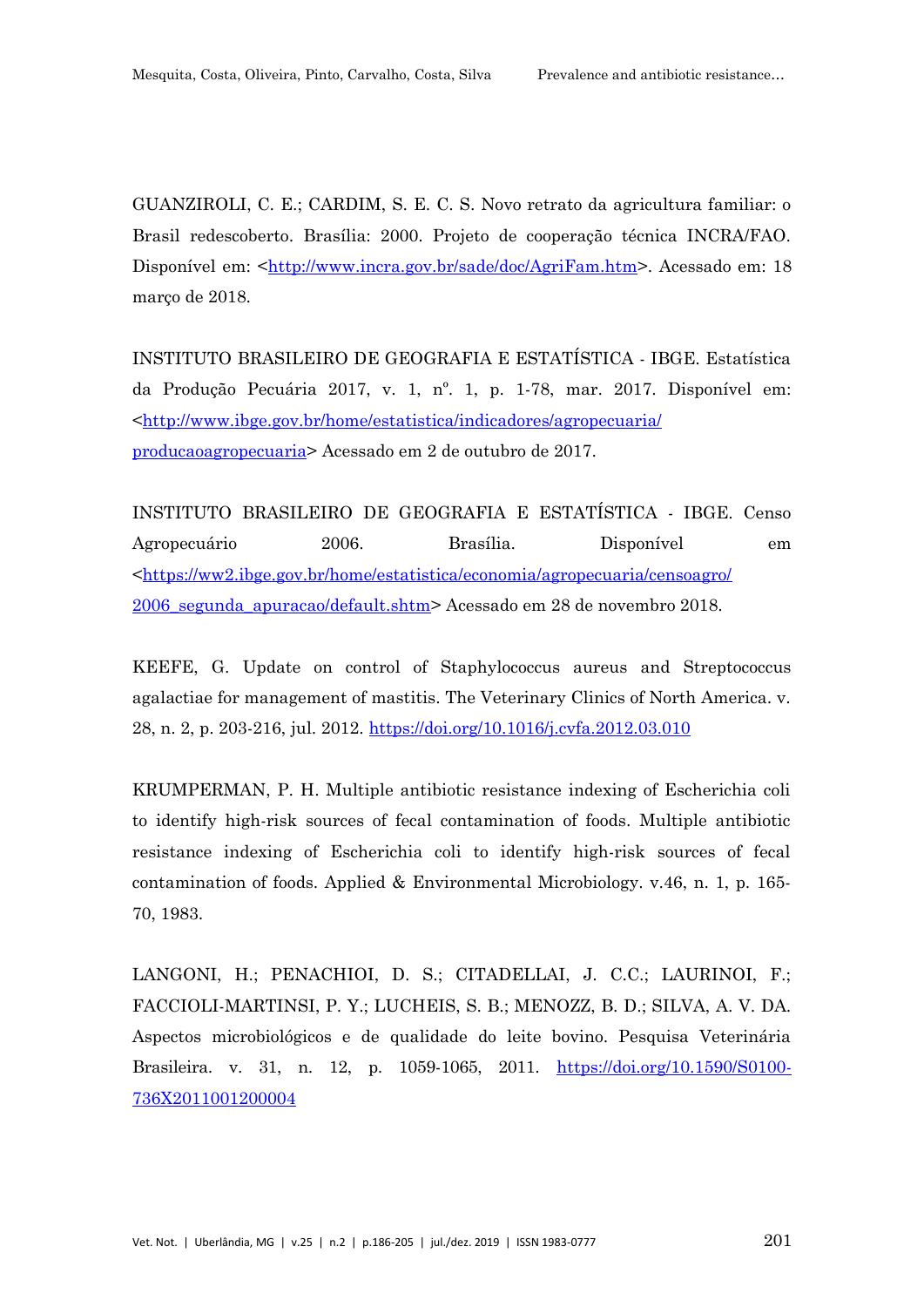LOPES, M. A.; DEMEU, F.A.; ROCHA, C.M.B.M. DA; COSTA, G.M.; NETO, A. F.; SANTOS, G. DOS. Avaliação do Impacto Econômico da Mastite. Arquivos do Instituto Biológico, v. 79, p. 477-483, 2012. [https://doi.org/10.1590/S1808-](https://doi.org/10.1590/S1808-16572012000400003) [16572012000400003](https://doi.org/10.1590/S1808-16572012000400003)

MYLLYS, V.; HONKANEN-BUZALSKI, T.; HUOVINEN, P.; SANDHOLM, M.; NURMI E. Association af changes in the bacterial ecology of bovine mastitis with changes in the use of milking machines & antibacterial drugs. ActaVeterinaria Scainavica, v. 35, n. 4, p. 363-69, 1994.

MINISTÉRIO DA AGRICULTURA, PECUÁRIA E ABASTECIMENTO - MAPA. 2017. Conheça o Plano Safra da Agricultura Familiar 2017/2020. ANO DE PUBLICAÇÃO. Disponível em [<http://www.mda.gov.br/sitemda/plano-safra-da](http://www.mda.gov.br/sitemda/plano-safra-da-agricultura-familiar-20172020)[agricultura-familiar-20172020>](http://www.mda.gov.br/sitemda/plano-safra-da-agricultura-familiar-20172020) Acesso em: 29 de novembro de 2018.

MINISTÉRIO DA AGRICULTURA, PECUÁRIA E ABASTECIMENTO - MAPA. 2018. Agricultura familiar do Brasil é 8ª maior produtora de alimentos do mundo. Disponível em <[http://www.mda.gov.br/sitemda/noticias/agricultura-familiar-do](http://www.mda.gov.br/sitemda/noticias/agricultura-familiar-do-brasil-%C3%A9-8%C2%AA-maior-produtora-de-alimentos-do-mundo)[brasil-%C3%A9-8%C2%AA-maior-produtora-de-alimentos-do-mundo](http://www.mda.gov.br/sitemda/noticias/agricultura-familiar-do-brasil-%C3%A9-8%C2%AA-maior-produtora-de-alimentos-do-mundo)> Acesso em: 29 de agosto de 2019.

NATIONAL MASTITIS COUNCIL RESEARCH COMMITTEE - NMC. Microbiological procedures for the diagnosis of bovine udder infection and determination of milk quality. 4 ed. Wisconsis, USA, 2004. 47 p.

NOVICK, R. P.; SCHLIEVERT, P.; RUZIN A. Pathogenicity and resistance Islands of Staphylococci. Microbes & Infection, v. 3, n. 7, p. 585-94, 2001. [https://doi.org/10.1016/S1286-4579\(01\)01414-9](https://doi.org/10.1016/S1286-4579(01)01414-9)

NUNES, S. F.; CAVACO, L. M.; VILELA C. L. Antimicrobial Susceptibility Traits of Subclinical Bovine Mastitis Pathogens in Portugal. Revista Portuguesa de CienciasVeterinarias, v. 102, p. 275-80, 2007.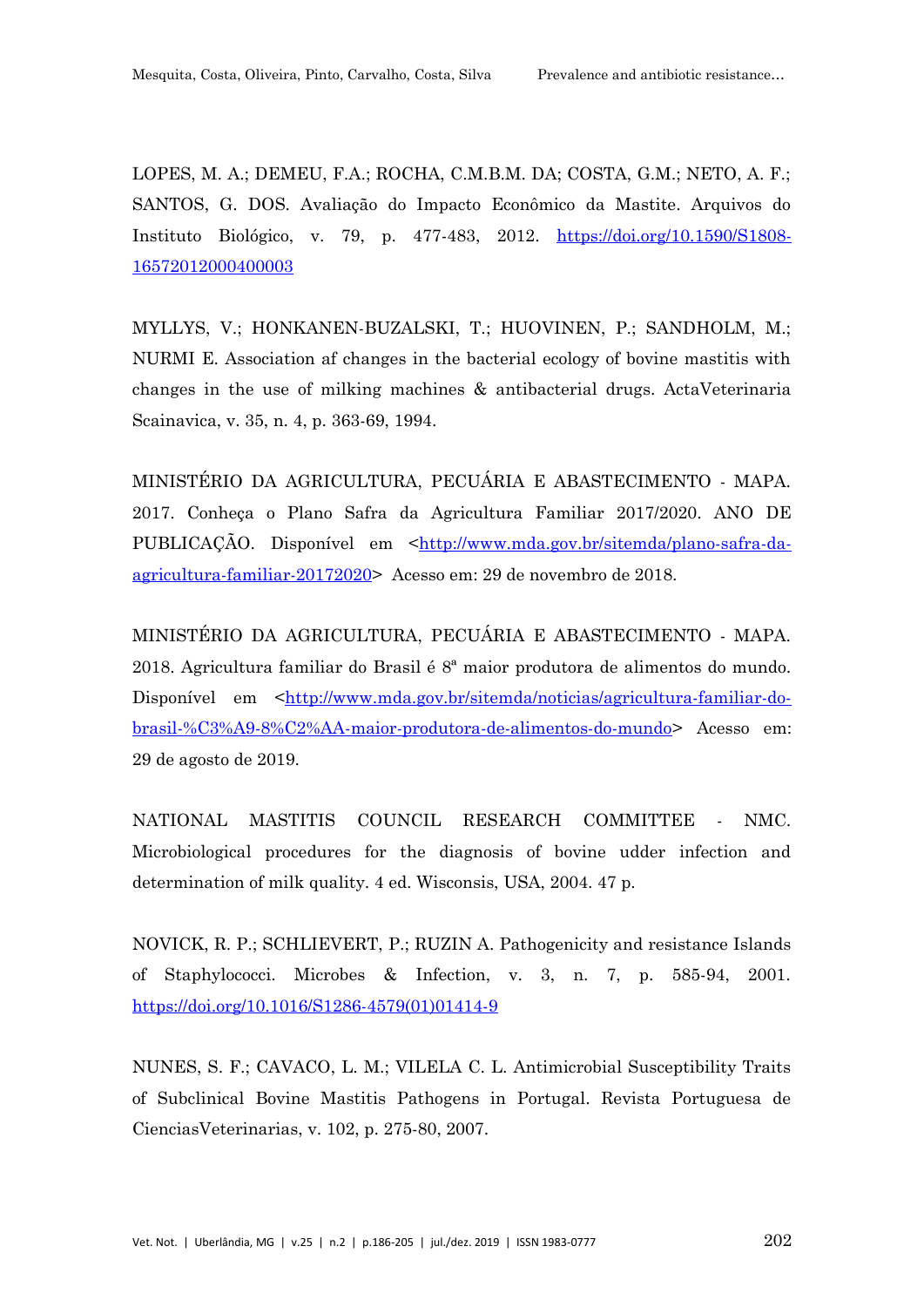OLIVEIRA, E. F. DE; BRITO, M. A. V.; LANGE, C. C.; MENDONÇA, L. C.; MEURER I. R. Prevalência de patógenos contagiosos em rebanhos da associação dos criadores de gado holandês do estado de Minas Gerais, 2011-2012. Veterinária e Zootecnia, v. 20, n 1, p. 265-68. 2013.

OLIVER, S.P.; GONZÁLEZ, R.N.; HOGAN, J.S.; JAYARAO, B.M.; OWENS, W.E. Microbiological procedures for the diagnosis of bovine udder infection and determination of milk quality. 4th National Mastitis Council, Verona, WI. 46p. 2004.

OLIVEIRA, U.V.; GALVÃO G. S.; RIBEIRO A.R. P.; ANDREOLI J.L.; MUNHOZ A.D. Eficácia in vitro da gentamicina sobre bactérias isoladas de vacas com mastite subclínica na microrregião Ilhéus-Itabuna, Bahia. Revista Brasileira de Medicina Veterinária, v. 34, n. 3, p. 213-218, 2012.

OLIVEIRA, A. A.; MELO C. B. DE; AZEVEDO H. C. Diagnóstico e determinação microbiológica da mastite em rebanhos bovinos leiteiros nos tabuleiros costeiros de Sergipe. Ciência Animal Brasileira, v. 10, n. 1, p. 226-230, 2009.

OIE. Risk Assessment for antimicrobial resistance arising from the use of antimicrobials in animals. In: Terrestrial Animal Health Code.World Organization for Animal Health, Annual Meeting Proceedings. p. 1-6. Paris, 2010.

OVIEDO-BOYSO, J.; VALDEZ-ALARCÓN, J. J.; CAJERO-JUÁREZ, M; OCHOA-ZARZOSA A,; LÓPEZ-MEZA, J. E.; BRAVO-PATIÑO, A.; BAIZABAL-AGUIRRE, V. M. Innate immune response of bovine mammary gland to pathogenic bacteria responsible for mastitis. The Journal of infection, v. 54, n. 4, p. 399-409, abr. 2007. <https://doi.org/10.1016/j.jinf.2006.06.010>

PETER, C. M.; PICOLI, T.; PONZILACQUA, B.; LATOSINSKI, G.; ZANI, J. L.; FISCHER, G. Contagem de staphylococcus aureus e staphylococcus spp. e sua relação com a contagem bacteriana total em unidades de produção leiteiras de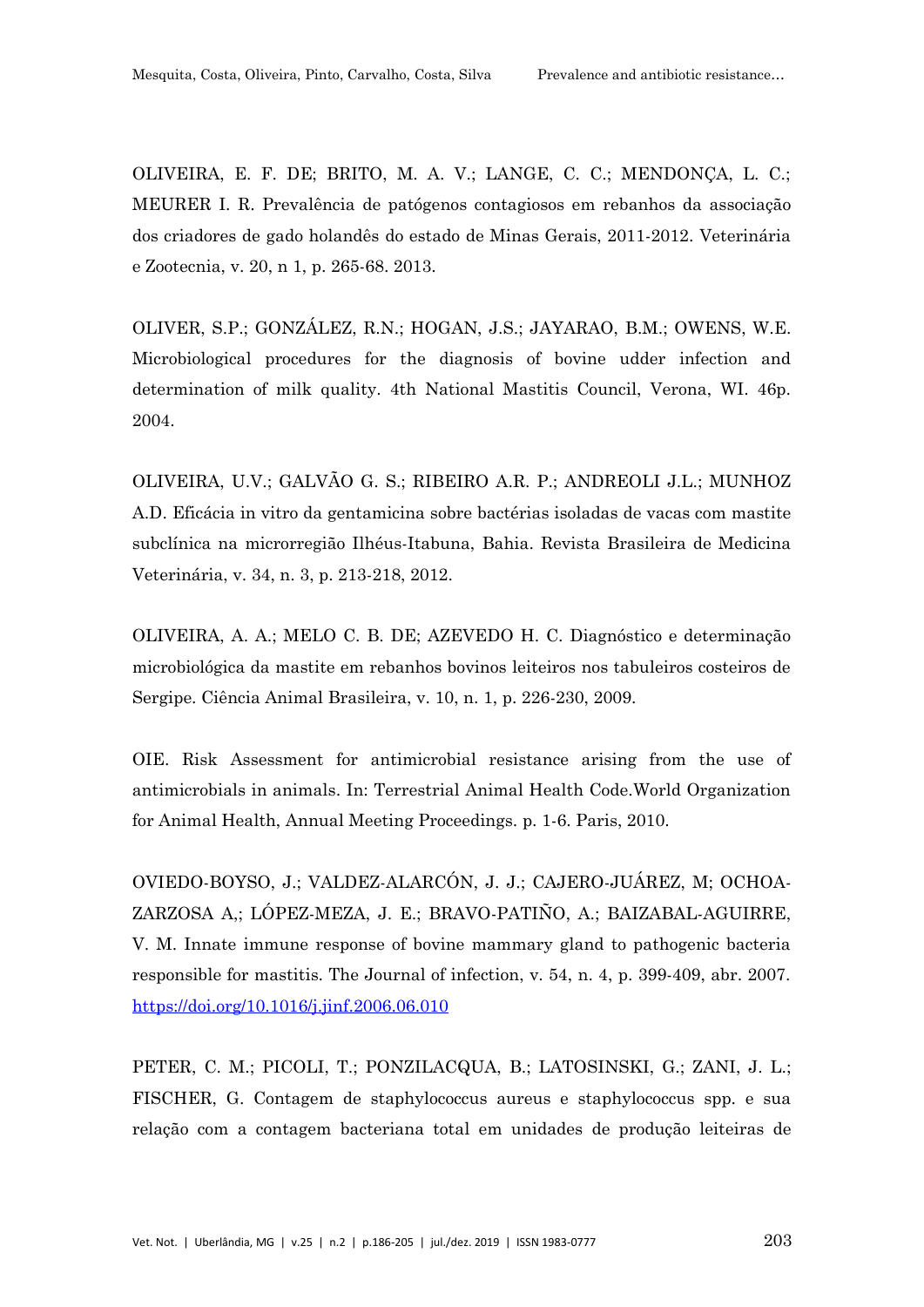municípios da região Sul do Rio Grande do Sul. Veterinária e Zootecnia, v. 20, p. 330-331, 2013.

RAJALA-SCHULTZ, P. J.; TORRES, A. H.; DEGRAVES, F. J.; GEBREYES, W. A.; PATCHANEE P. Antimicrobial resistance and genotypic characterization of coagulase-negative staphylococci over the dry period. Veterinary Microbiology, v.134, n. 1, p. 55-64. 2009. <https://doi.org/10.1016/j.vetmic.2008.09.008>

REYHER, K. K.; HAINE, D,; DOHOO, I. R.; REVIE, C. W.. Examining the effect of intramammary infections with minor mastitis pathogens on the acquisition of new intramammary infections with major mastitis pathogens-A systematic review and meta-analysis. Journal of Dairy Science, v. 95, n. 11, p. 6483-6502, nov. 2012. <https://doi.org/10.3168/jds.2012-5594>

RODRIGUES, L. G.; AQUINO, M. H. C.; SILVA, M. R.; MENDONÇA, L. C.; MENDONÇA, J. F. M.; SOUZA, G. N.; RODRIGUES L. G. A time series analysis of bulk tank somatic cell counts of dairy herds located in Brazil and the United States. Ciência Rural. v. 47, n<sup>o</sup>. 4, p. 1-6. 2017. [https://doi.org/10.1590/0103-](https://doi.org/10.1590/0103-8478cr20160618) [8478cr20160618](https://doi.org/10.1590/0103-8478cr20160618)

SAAB, A. B.; ZAMPROGNA, T. O.; LUCAS, T. M.; MARTINI, K. C.; MELLO, P. L. Prevalência e etiologia da mastite bovina na região de Nova Tebas, Paraná. Semina, v. 35, n. 2, p. 835-843, 2014. [https://doi.org/10.5433/1679-](https://doi.org/10.5433/1679-0359.2014v35n2p835) [0359.2014v35n2p835](https://doi.org/10.5433/1679-0359.2014v35n2p835)

SANTOS, C. D. M.; LEAL, G. A.; ROSSI, D. A. Frequência e suscetibilidade a antibióticos de Staphylococcus spp. isolados de leite de vacas com mastites recorrentes de rebanhos da região de Uberlândia - MG. Veterinária Notícias, v.12, n. 2, p. 83-88, 2006.

SAWANT, A.A.; PILLAI, S.R.; JAYARAO, B. M. Evaluation of five selective media for isolation of catalase negative gram-positive cocci from raw milk. Journal of